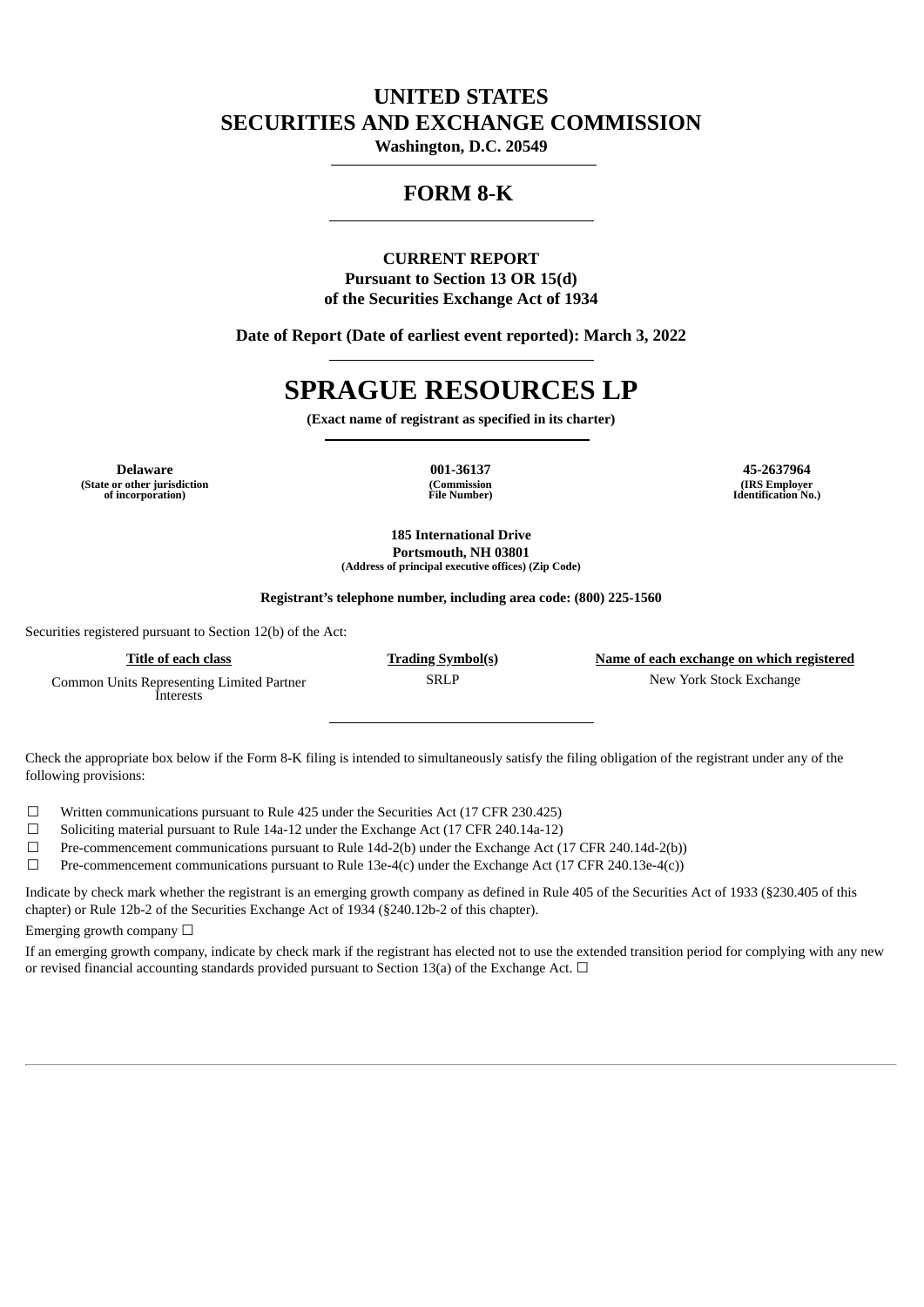#### **Item 2.02 Results of Operation and Financial Condition**

On March 3, 2022, Sprague Resources LP, a Delaware limited partnership (the "Partnership") issued a press release announcing its financial results for the fourth quarter and full year ended December 31, 2021 and providing access information for an investor conference call and audio webcast to discuss the results contained therein. A copy of the Partnership's press release is attached hereto as Exhibit 99.1 and is incorporated by reference into this Item 2.02. An audio archive of the webcast will be available under calendar of events in the Investor Relations section of the Partnership's website (www.spragueenergy.com) for one year following the date of the call.

This information is furnished under Item 2.02, "Results of Operations and Financial Condition." This information, including the information contained in Exhibit 99.1 attached hereto, shall not be deemed "filed" for purposes of Section 18 of the Securities Exchange Act of 1934, as amended (the "Exchange Act"), or incorporated by reference in any filing under the Securities Act of 1933, as amended (the "Securities Act"), or Exchange Act, except as expressly set forth by specific reference in such a filing.

**Item 9.01 Financial Statements and Exhibits.**

(d) Exhibits.

#### **EXHIBIT DESCRIPTION**

- 99.1 Sprague [Resources](#page-3-0) LP Press Release, dated March 3, 2022
- 104 Cover Page Interactive Data File (formatted in Inline XBRL)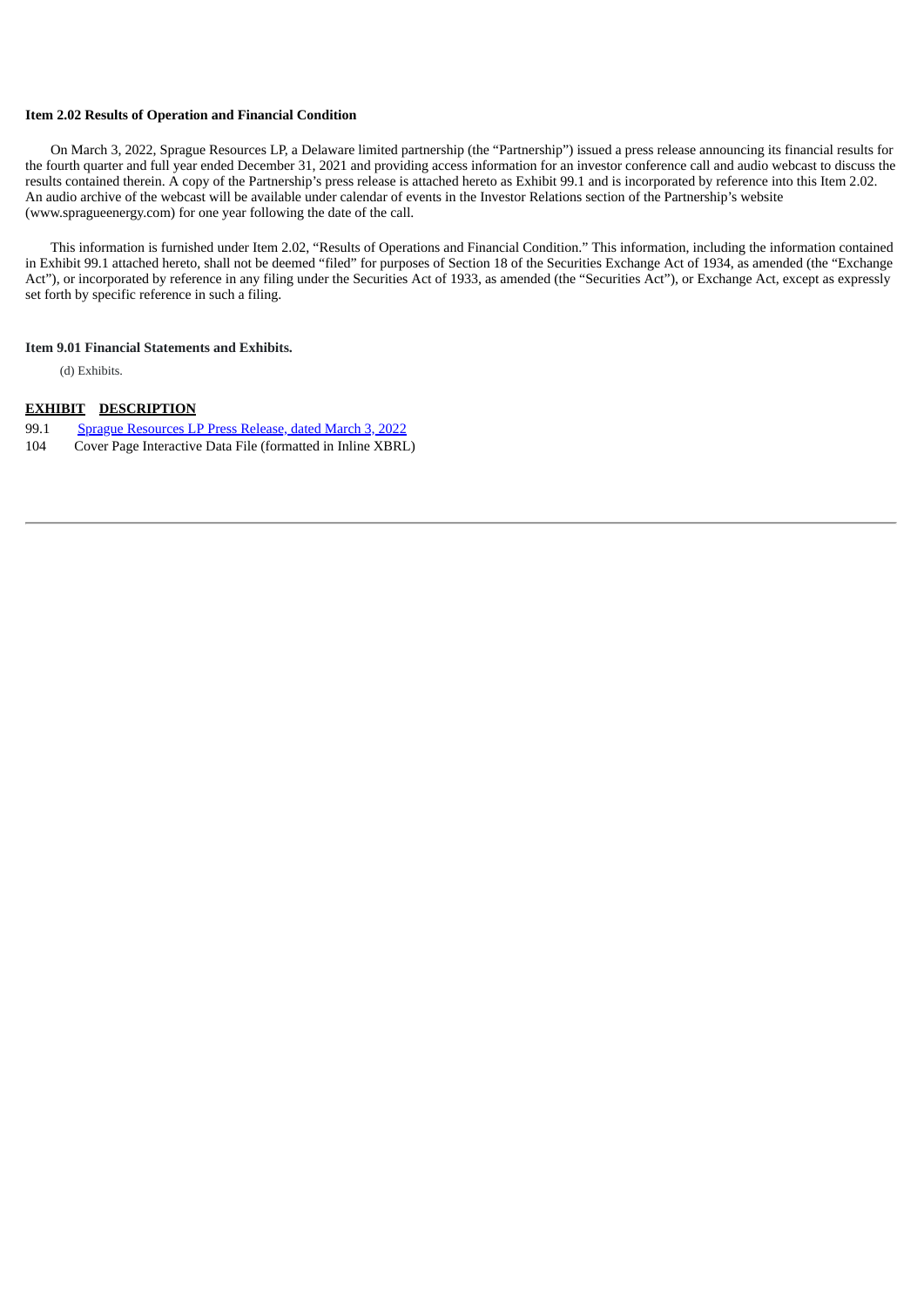#### **SIGNATURES**

Pursuant to the requirements of the Securities Exchange Act of 1934, the registrant has duly caused this report to be signed on its behalf by the undersigned hereunto duly authorized.

### **SPRAGUE RESOURCES LP**

## **By: Sprague Resources GP LLC, its General Partner**

By: /s/ David C. Long

David C. Long Chief Financial Officer

Dated: March 3, 2022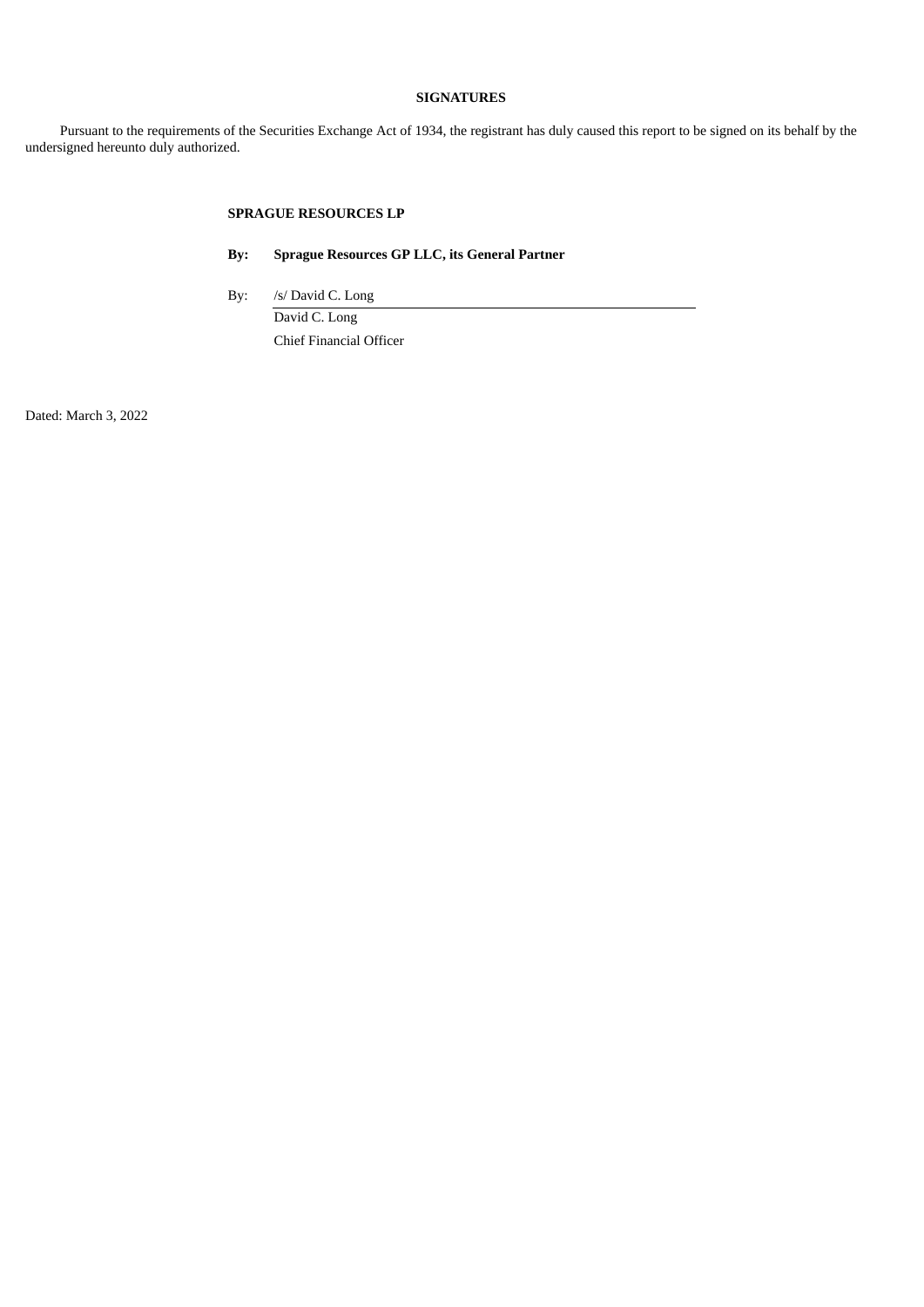<span id="page-3-0"></span>

#### **News Release**

Investor Contact: Paul Scoff +1 800.225.1560 investorrelations@spragueenergy.com

#### **Sprague Resources LP Reports Fourth Quarter and Full Year 2021 Results**

Portsmouth, N.H., March 3, 2022 – Sprague Resources LP ("Sprague") (NYSE: SRLP) today reported its financial results for the fourth quarter and twelve months ended December 31, 2021.

#### **Fourth Quarter 2021 Highlights**

- Net sales were \$1,138.9 million for the fourth quarter of 2021, compared to \$627.4 million for the fourth quarter of 2020.
- GAAP net income was \$43.7 million for the fourth quarter of 2021, compared to net income of \$2.5 million for the fourth quarter of 2020.
- Adjusted gross margin**\*** was \$71.0 million for the fourth quarter of 2021, compared to \$69.9 million for the fourth quarter of 2020.
- Adjusted EBITDA**\*** was \$27.5 million for the fourth quarter of 2021, compared to \$26.1 million for the fourth quarter of 2020.

#### **Full Year 2021 Highlights**

- Net sales were \$3.5 billion in 2021, compared to net sales of \$2.3 billion in 2020.
- GAAP net loss was \$68.9 million in 2021, compared to net income of \$33.8 million in 2020.
- Adjusted gross margin was \$274.0 million in 2021, compared to adjusted gross margin of \$274.8 million in 2020.
- Adjusted EBITDA was \$110.7 million in 2021, compared to adjusted EBITDA of \$116.7 million in 2020.

"I'm very pleased with our results in 2021", stated David Glendon, President and Chief Executive Officer. "We maintained safe and responsible operations while delivering essential fuels to our customers. While warmer weather and the distillate market structure limited our opportunities in Refined Products, our Natural Gas business rebounded with extremely strong performance by capitalizing on our logistics capabilities. Sprague made good progress in positioning our business for continued success in a lower carbon fuels environment", said Mr. Glendon.

#### **Refined Products**

- Volumes in the Refined Products segment increased 13% to 424.1 million gallons in the fourth quarter of 2021, compared to 374.2 million gallons in the fourth quarter of 2020.
- Adjusted gross margin in the Refined Products segment decreased \$3.6 million, or 8%, to \$38.9 million in the fourth quarter of 2021, compared to \$42.5 million in the fourth quarter of 2020.
- Volumes in the Refined Products segment increased 137.9 million gallons, or 10%, to 1,502.4 million gallons in 2021 compared to 2020.

**\*** Please refer to Reconciliation of Net Income (Loss) to Non-GAAP Measures ( )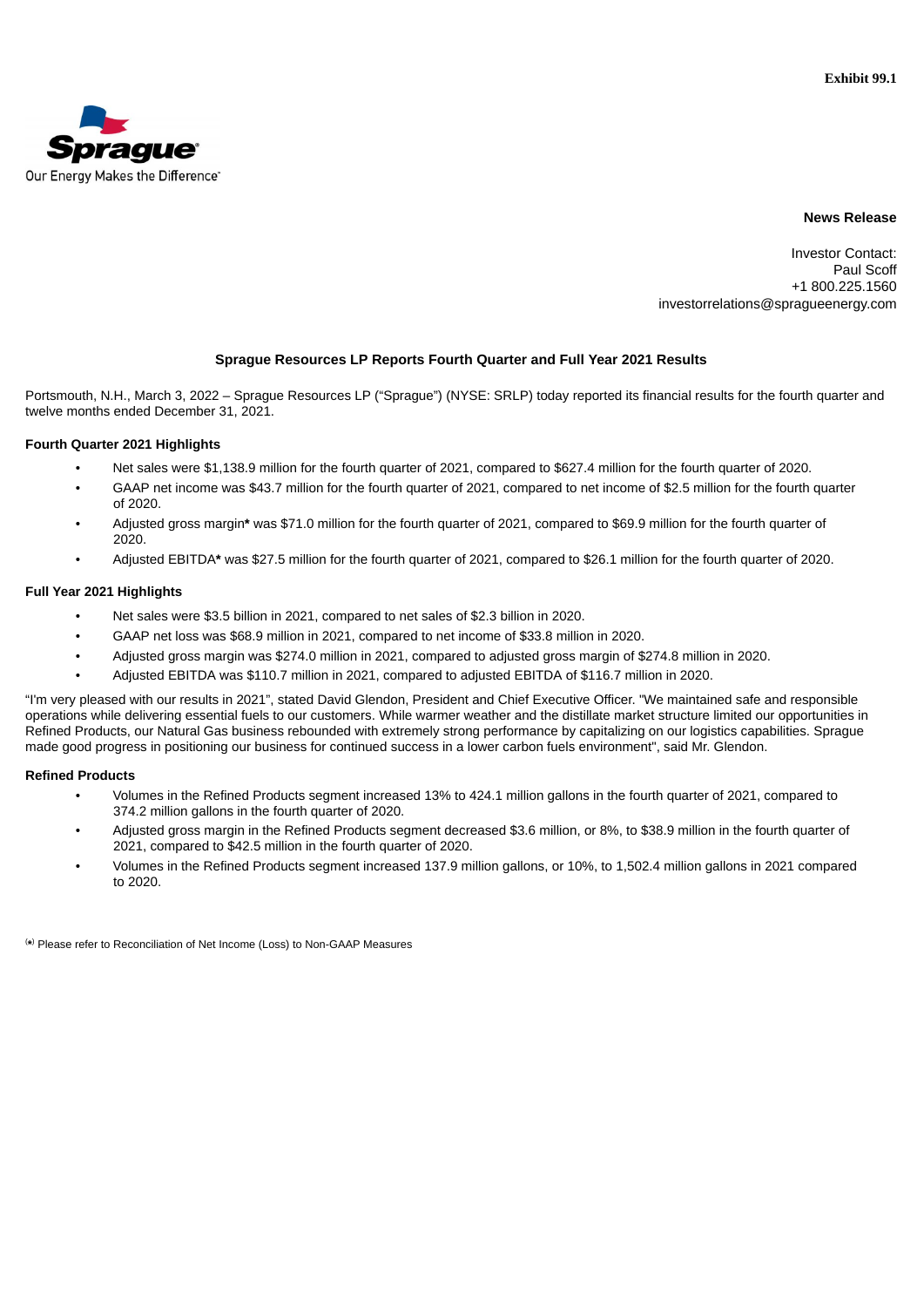• Refined Products adjusted gross margin decreased \$21.2 million, or 12%, to \$150.4 million in 2021 compared to 2020.

"Our Refined Products business demonstrated strong growth in our delivered fuels business, though the absence of storage gains hampered comparisons to 2020's outstanding results", said Mr. Glendon.

#### **Natural Gas**

- Natural Gas segment volumes decreased 10% to 14.4 Bcf in the fourth quarter of 2021, compared to 15.9 Bcf in the fourth quarter of 2020.
- Natural Gas adjusted gross margin increased \$4.1 million, or 32%, to \$16.7 million for the fourth quarter of 2021, compared to \$12.6 million for the fourth quarter of 2020.
- Volumes in the Natural Gas segment decreased 0.6 Bcf, to 55.1 Bcf in 2021 compared to 2020.
- Natural Gas adjusted gross margin increased 62% to \$65.8 million in 2021, compared to \$40.7 million in 2020.

"Our Natural Gas business delivered record results as volatility in that commodity presented opportunities to capture the benefits of our logistical assets and expertise", said Mr. Glendon.

#### **Materials Handling**

- Materials Handling adjusted gross margin decreased by \$0.4 million, or 3%, to \$13.5 million for the fourth quarter of 2021, compared to \$13.9 million for the fourth quarter of 2020.
- Materials Handling adjusted gross margin decreased 10% to \$50.3 million in 2021 compared to \$56.2 million in 2020.

"Materials Handling margins were lower following the successful sale of our Oswego facility and it's associated asphalt volumes, along with lower salt usage due to milder weather and reduced tank rental requirements at our Canadian operations", reported Mr. Glendon.

#### **2022 Guidance**

With regard to Sprague's anticipated 2022 financial results, and assuming normal weather and market structure conditions, we expect to achieve the following:

• Adjusted EBITDA is expected to be in the range of \$105 million to \$120 million.

#### **Quarterly Distribution**

On January 24, 2022, the Board of Directors of Sprague's general partner, Sprague Resources GP LLC, announced a cash distribution of \$0.4338 per unit for the quarter ended December 31, 2021. The distribution was paid on February 9, 2022 to unitholders of record as of the close of business on February 4, 2022.

#### **Sprague Resources LP Schedule K-1s**

Sprague's finalized 2021 tax packages for its unitholders, including Schedule K-1 will be made available March 11, 2022 via Sprague's website at www.spragueenergy.com under "Investor Relations / K-1 Tax Information", following which tax packages will be mailed to unitholders. For additional information, unitholders may call 855-521-8150 Monday through Friday from 8:00 AM to 5:00 PM CT, or visit www.taxpackagesupport.com/SRLP.

#### **Financial Results Conference Call**

Management will review Sprague's fourth quarter and full year 2021 financial results in a teleconference call for analysts and investors today, March 3, 2022 at 1:00 PM EST.

Dial-in Numbers: (866) 516-2130 (U.S. and Canada)

(678) 509-7612 (International)

#### Participation Code: 6455365

The conference call may also be accessed live by a webcast available on the "Investor Relations" page of Sprague's website at www.spragueenergy.com under "Calendar of Events" and will be archived on the website for one year.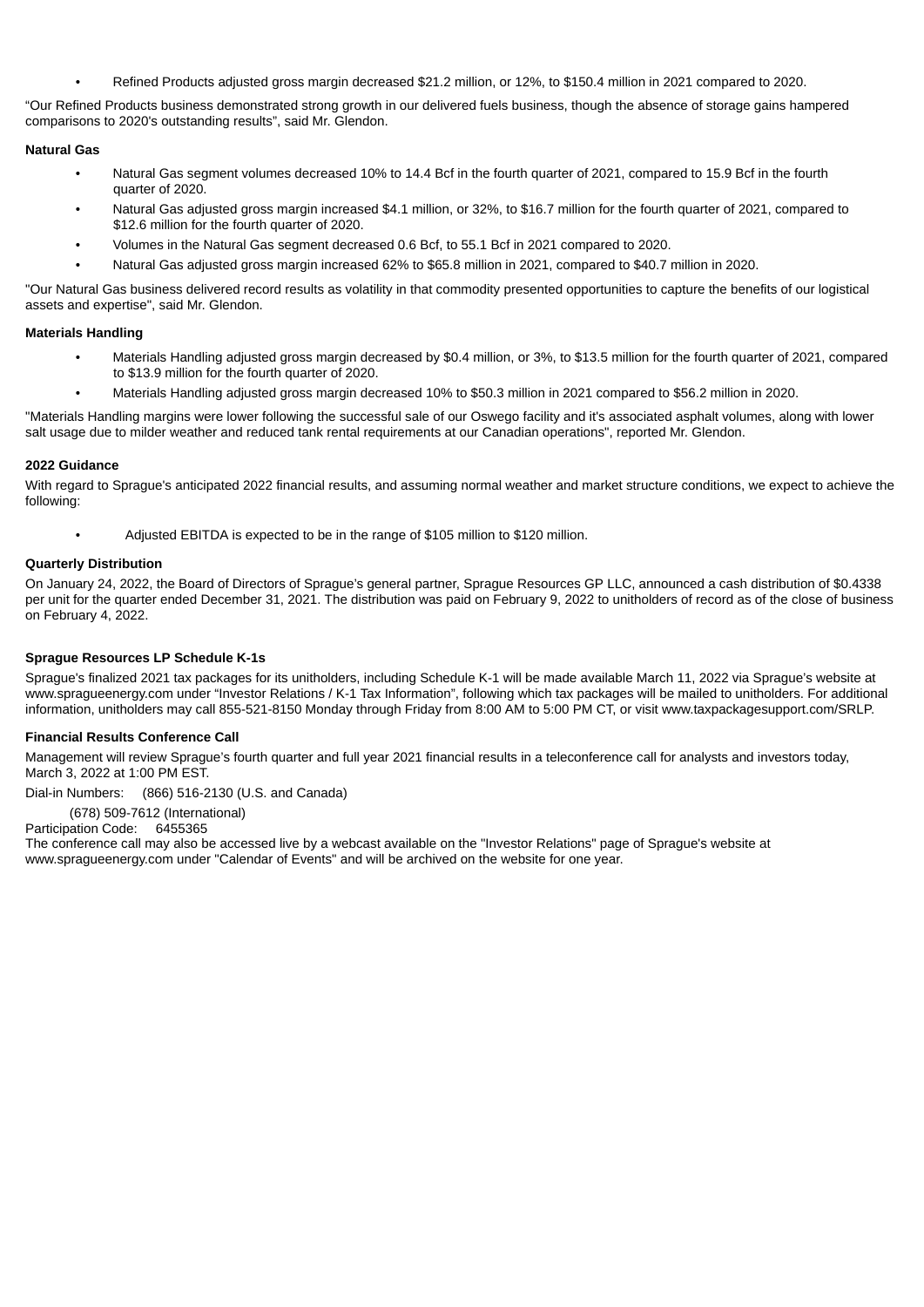#### **About Sprague Resources LP**

Sprague Resources LP is a master limited partnership engaged in the purchase, storage, distribution and sale of refined petroleum products and natural gas. Sprague also provides storage and handling services for a broad range of materials.

#### **\*Non-GAAP Financial Measures**

EBITDA, adjusted EBITDA and adjusted gross margin are measures not defined by GAAP. Sprague defines EBITDA as net income (loss) before interest, income taxes, depreciation and amortization.

We define adjusted EBITDA as EBITDA increased for unrealized hedging losses and decreased by unrealized hedging gains (in each case with respect to refined products and natural gas inventory as well as natural gas transportation contracts), changes in fair value of contingent consideration, acquisition related expenses, and other operating income.

We define adjusted gross margin as net sales less cost of products sold (exclusive of depreciation and amortization) decreased by total commodity derivative gains and losses included in net income (loss) and increased by realized commodity derivative gains and losses included in net income (loss), in each case with respect to refined products and natural gas inventory as well as natural gas transportation contracts. Adjusted gross margin has no impact on reported volumes or net sales.

To manage Sprague's underlying performance, including its physical and derivative positions, management utilizes adjusted gross margin. Adjusted gross margin is also used by external users of our consolidated financial statements to assess our economic results of operations and its commodity market value reporting to lenders. EBITDA and adjusted EBITDA are used as supplemental financial measures by external users of our financial statements, such as investors, trade suppliers, research analysts and commercial banks to assess the financial performance of our assets, operations and return on capital without regard to financing methods, capital structure or historical cost basis; the ability of our assets to generate sufficient revenue, that when rendered to cash, will be available to pay interest on our indebtedness and make distributions to our equity holders; repeatable operating performance that is not distorted by non-recurring items or market volatility; and, the viability of acquisitions and capital expenditure projects.

Sprague believes that investors benefit from having access to the same financial measures that are used by its management and that these measures are useful to investors because they aid in comparing its operating performance with that of other companies with similar operations. The adjusted EBITDA and adjusted gross margin data presented by Sprague may not be comparable to similarly titled measures at other companies because these items may be defined differently by other companies. Please see the attached reconciliations of net income to adjusted EBITDA and operating income to adjusted gross margin.

With regard to guidance, reconciliation of non-GAAP adjusted EBITDA to the closest corresponding GAAP measure (expected net income (loss)) is not available without unreasonable efforts on a forward-looking basis due to the inherent difficulty and impracticality of forecasting certain amounts required by GAAP such as unrealized gains and losses on derivative hedges, which can have a significant and potentially unpredictable impact on our future GAAP financial results.

#### **Forward Looking Statements**

Any statements in this press release about future expectations, plans and prospects for Sprague Resources LP or about Sprague Resources LP's future expectations, beliefs, goals, plans or prospects, constitute forward-looking statements within the meaning of Section 21E of the Securities Exchange Act of 1934. Any statements that are not statements of historical fact (including statements containing the words "believes," "plans," "anticipates," "expects," "estimates" and similar expressions) should also be considered forward-looking statements. These forward-looking statements involve risks and uncertainties and other factors that are difficult to predict and many of which are beyond management's control. Although Sprague believes that the assumptions underlying these statements are reasonable, investors are cautioned that such forward-looking statements are inherently uncertain and involve risks that may affect our business prospects and performance causing actual results to differ from those discussed in the foregoing release. Such risks and uncertainties include, by way of example and not of limitation: the direct and indirect effects of the COVID-19 global pandemic and other public health developments on our business and those of our business partners, suppliers and customers, including Sprague; increased competition for our products or services; adverse weather conditions; changes in supply or demand for our products or services; nonperformance by major customers or suppliers; changes in operating conditions and costs; changes in the level of environmental remediation spending; potential equipment malfunction and unexpected capital expenditures; our ability to complete organic growth and acquisition projects; our ability to integrate acquired assets; potential labor issues; the legislative or regulatory environment; terminal construction/repair delays; political and economic conditions; and, the impact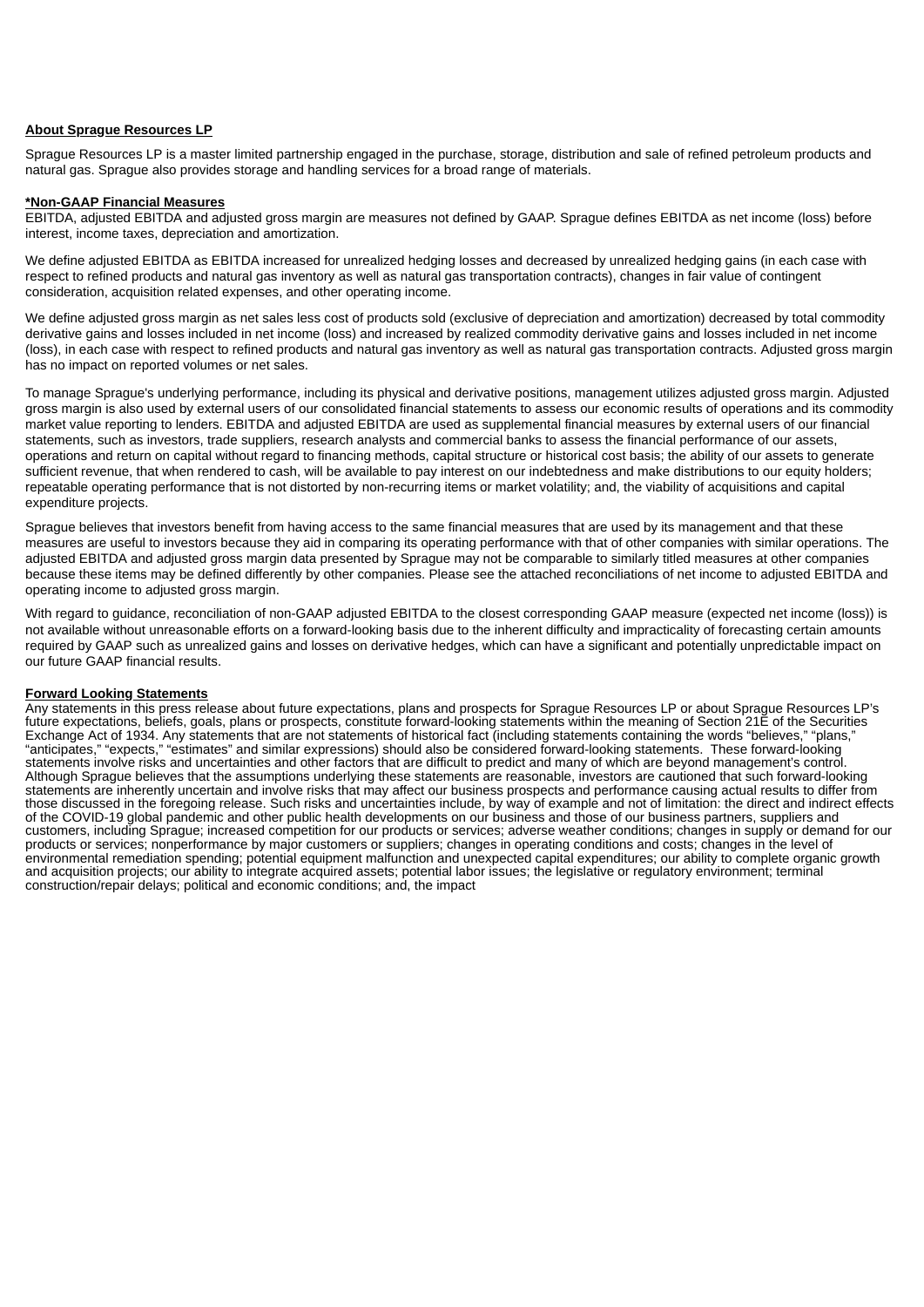of security risks including terrorism, international hostilities and cyber-risk. These are not all of the important factors that could cause actual results to differ materially from those expressed in forward looking statements. Other applicable risks and uncertainties have been described more fully in Sprague's most recent Annual Report on Form 10-K filed with the U.S. Securities and Exchange Commission ("SEC") on March 3, 2022 and in the Partnership's subsequent Form 10-Q, Form 8-K and other documents filed with the SEC. Sprague undertakes no obligation and does not intend to update any forward-looking statements to reflect new information or future events. You are cautioned not to place undue reliance on these forwardlooking statements, which speak only as of the date of this press release.

```
###
```
(Financial Tables Below)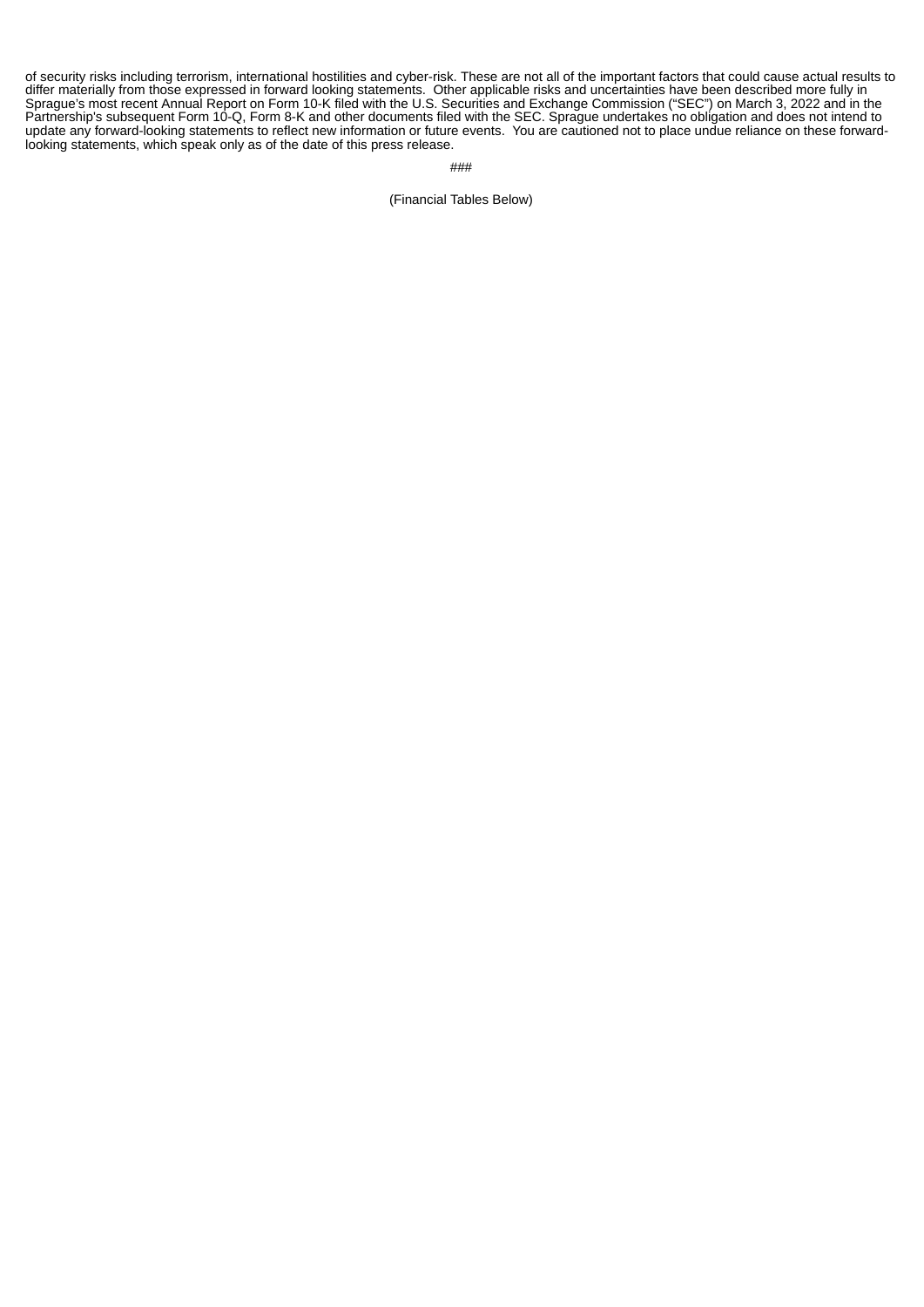#### **Sprague Resources LP Summary Financial Data Three and Twelve Months Ended December 31, 2021 and 2020**

|                                                                       | <b>Three Months Ended December 31,</b> |             |             | <b>Twelve Months Ended December 31,</b> |               |             |     |            |
|-----------------------------------------------------------------------|----------------------------------------|-------------|-------------|-----------------------------------------|---------------|-------------|-----|------------|
|                                                                       | 2021                                   |             | 2020        |                                         | 2021          |             |     | 2020       |
|                                                                       |                                        | (unaudited) | (unaudited) |                                         |               |             |     |            |
|                                                                       |                                        |             |             | (\$ in thousands)                       |               |             |     |            |
| <b>Statement of Operations Data:</b>                                  |                                        |             |             |                                         |               |             |     |            |
| Net sales                                                             | \$                                     | 1,138,889   | \$          | 627,432                                 | - \$          | 3,498,160   | -\$ | 2,335,983  |
| Operating costs and expenses:                                         |                                        |             |             |                                         |               |             |     |            |
| Cost of products sold (exclusive of depreciation and<br>amortization) |                                        | 1,031,316   |             | 571,872                                 |               | 3,343,302   |     | 2,071,805  |
| <b>Operating expenses</b>                                             |                                        | 22,186      |             | 19,283                                  |               | 80,673      |     | 77,070     |
| Selling, general and administrative                                   |                                        | 21,345      |             | 24,512                                  |               | 82,700      |     | 81,514     |
| Depreciation and amortization                                         |                                        | 8,317       |             | 8,481                                   |               | 33,335      |     | 34,066     |
| Total operating costs and expenses                                    |                                        | 1,083,164   |             | 624,148                                 |               | 3,540,010   |     | 2,264,455  |
| Other operating income                                                |                                        | (2)         |             | 8,094                                   |               | 9,700       |     | 8,094      |
| Operating income                                                      |                                        | 55,723      |             | 11,378                                  |               | (32, 150)   |     | 79,622     |
| Other income                                                          |                                        |             |             | 1,884                                   |               |             |     | 1,948      |
| Interest income                                                       |                                        | (2)         |             | 16                                      |               | 171         |     | 299        |
| Interest expense                                                      |                                        | (8, 847)    |             | (9,043)                                 |               | (34, 109)   |     | (40, 669)  |
| Income before income taxes                                            |                                        | 46,874      |             | 4,235                                   |               | (66,088)    |     | 41,200     |
| Income tax provision                                                  |                                        | (3,210)     |             | (1,709)                                 |               | (2,828)     |     | (7, 389)   |
| <b>Net income</b>                                                     |                                        | 43,664      |             | 2,526                                   |               | (68, 916)   |     | 33,811     |
| Incentive distributions declared                                      |                                        |             |             | (2,074)                                 |               |             |     | (8,292)    |
| Limited partners' interest in net income (loss)                       | \$                                     | 43,664      | \$          | 452                                     | \$            | (68, 916)   | \$  | 25,519     |
| Net income per limited partner unit:                                  |                                        |             |             |                                         |               |             |     |            |
| Common - basic                                                        | \$                                     | 1.66        | \$          | 0.02                                    | \$            | $(2.69)$ \$ |     | 1.11       |
| Common - diluted                                                      | \$                                     | 1.66        | -\$         | 0.02                                    | -\$           | $(2.69)$ \$ |     | 1.11       |
| Units used to compute net income (loss) per limited partner unit:     |                                        |             |             |                                         |               |             |     |            |
| Common - basic                                                        |                                        | 26,233,195  |             | 22,937,139                              |               | 25,652,890  |     | 22,901,140 |
| Common - diluted                                                      |                                        | 26,233,195  |             | 22,944,439                              |               | 25,652,890  |     | 23,031,787 |
| Distribution declared per unit                                        | \$                                     | 0.4338      | \$          | 0.6675                                  | <sup>\$</sup> | 2.2000      | \$  | 2.6700     |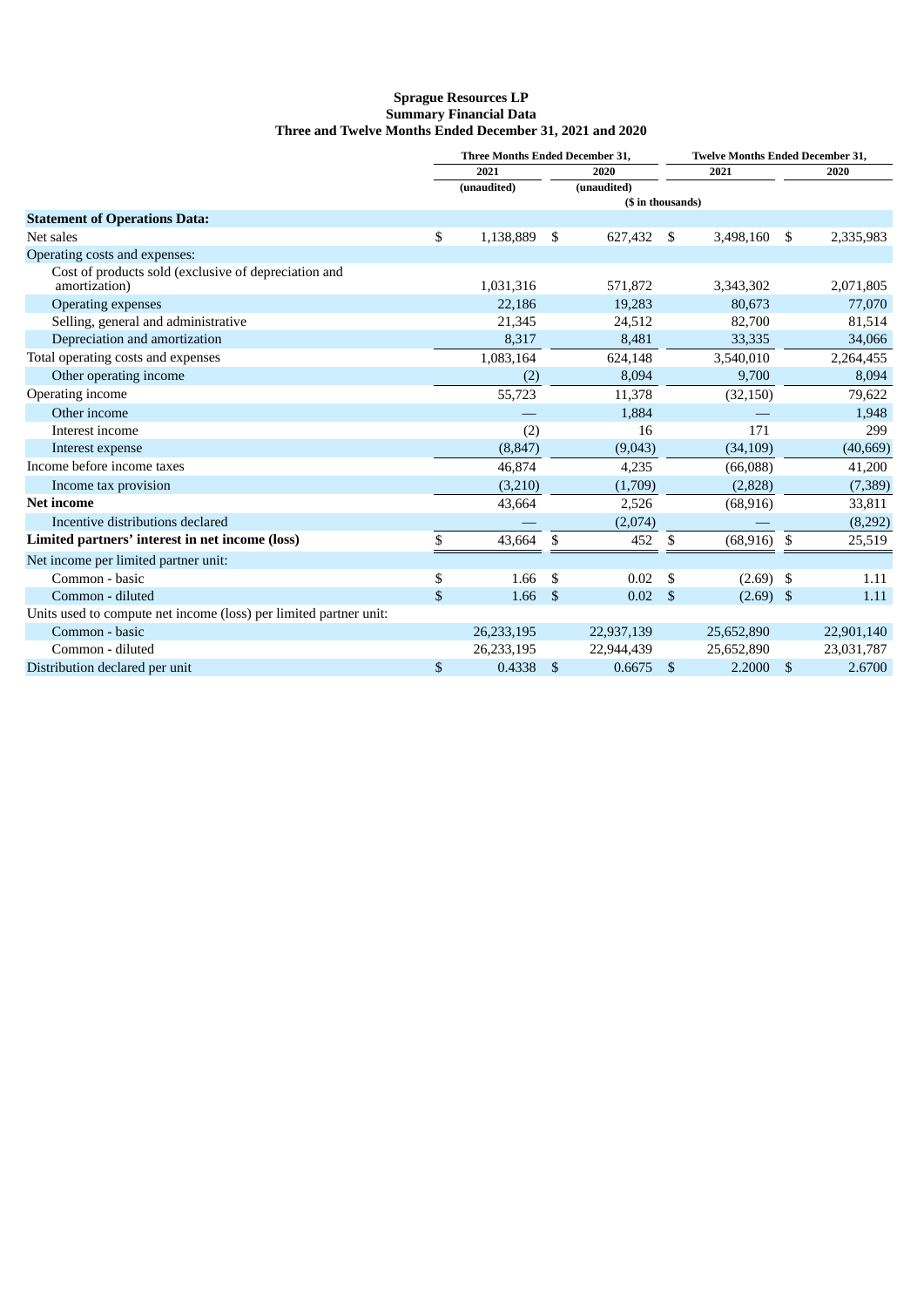#### **Sprague Resources LP Volume, Net Sales and Adjusted Gross Margin by Segment Three and Twelve Months Ended December 31, 2021 and 2020**

|                                                                     | <b>Three Months Ended December 31,</b> |                |                               |                | <b>Twelve Months Ended December 31,</b> |                |           |  |
|---------------------------------------------------------------------|----------------------------------------|----------------|-------------------------------|----------------|-----------------------------------------|----------------|-----------|--|
|                                                                     | 2021                                   |                | 2020                          |                | 2021                                    |                | 2020      |  |
|                                                                     | (unaudited)                            | (unaudited)    |                               |                |                                         |                |           |  |
|                                                                     |                                        |                | (\$ and volumes in thousands) |                |                                         |                |           |  |
| <b>Volumes:</b>                                                     |                                        |                |                               |                |                                         |                |           |  |
| Refined products (gallons)                                          | 424,122                                |                | 374,201                       |                | 1,502,385                               |                | 1,364,474 |  |
| Natural gas (MMBtus)                                                | 14,378                                 |                | 15,896                        |                | 55,122                                  |                | 55,746    |  |
| Materials handling (short tons)                                     | 586                                    |                | 590                           |                | 2,026                                   |                | 2,316     |  |
| Materials handling (gallons)                                        | 141,865                                |                | 75,415                        |                | 452,620                                 |                | 410,754   |  |
| <b>Net Sales:</b>                                                   |                                        |                |                               |                |                                         |                |           |  |
| $\mathbb{S}$<br>Refined products                                    | 1,036,542                              | \$             | 531,830                       | \$             | 3,142,509                               | -\$            | 1,998,197 |  |
| Natural gas                                                         | 83,320                                 |                | 77,000                        |                | 284,529                                 |                | 261,358   |  |
| <b>Materials handling</b>                                           | 13,515                                 |                | 13,936                        |                | 50,484                                  |                | 56,347    |  |
| Other operations                                                    | 5,512                                  |                | 4,666                         |                | 20,638                                  |                | 20,081    |  |
| Total net sales<br>$\mathfrak{L}$                                   | 1,138,889                              | $\mathbb{S}$   | 627,432                       | \$             | 3,498,160                               | \$             | 2,335,983 |  |
| Reconciliation of Operating Income (Loss) to Adjusted Gross Margin: |                                        |                |                               |                |                                         |                |           |  |
| <b>Operating income (loss)</b><br><sup>\$</sup>                     | 55,723                                 | $\mathfrak{s}$ | 11,378                        | \$             | $(32,150)$ \$                           |                | 79,622    |  |
| Operating costs and expenses not allocated to operating segments:   |                                        |                |                               |                |                                         |                |           |  |
| <b>Operating expenses</b>                                           | 22,186                                 |                | 19,283                        |                | 80,673                                  |                | 77,070    |  |
| Selling, general and administrative                                 | 21,345                                 |                | 24,512                        |                | 82,700                                  |                | 81,514    |  |
| Depreciation and amortization                                       | 8,317                                  |                | 8,481                         |                | 33,335                                  |                | 34,066    |  |
| Other operating income                                              | 2                                      |                | (8,094)                       |                | (9,700)                                 |                | (8,094)   |  |
| Change in unrealized (loss) gain on inventory                       | (9, 168)                               |                | 19,053                        |                | (13, 437)                               |                | 20,148    |  |
| Change in unrealized value on natural gas transportation contracts  | (27, 388)                              |                | (4,741)                       |                | 132,554                                 |                | (9, 565)  |  |
| Total adjusted gross margin:<br>\$                                  | 71,017                                 | \$             | 69,872                        | $\mathfrak{S}$ | 273,975                                 | \$             | 274,761   |  |
| <b>Adjusted Gross Margin:</b>                                       |                                        |                |                               |                |                                         |                |           |  |
| $\mathbb{S}$<br>Refined products                                    | 38,921                                 | \$             | 42,529                        | \$             | 150,419                                 | -\$            | 171,626   |  |
| Natural gas                                                         | 16,696                                 |                | 12,611                        |                | 65,801                                  |                | 40,741    |  |
| <b>Materials handling</b>                                           | 13,490                                 |                | 13,898                        |                | 50,327                                  |                | 56,185    |  |
| Other operations                                                    | 1,910                                  |                | 834                           |                | 7,428                                   |                | 6,209     |  |
| Total adjusted gross margin<br>\$                                   | 71,017                                 | $\mathfrak{s}$ | 69,872                        | $\mathfrak{s}$ | 273,975                                 | $\mathfrak{s}$ | 274,761   |  |
|                                                                     |                                        |                |                               |                |                                         |                |           |  |